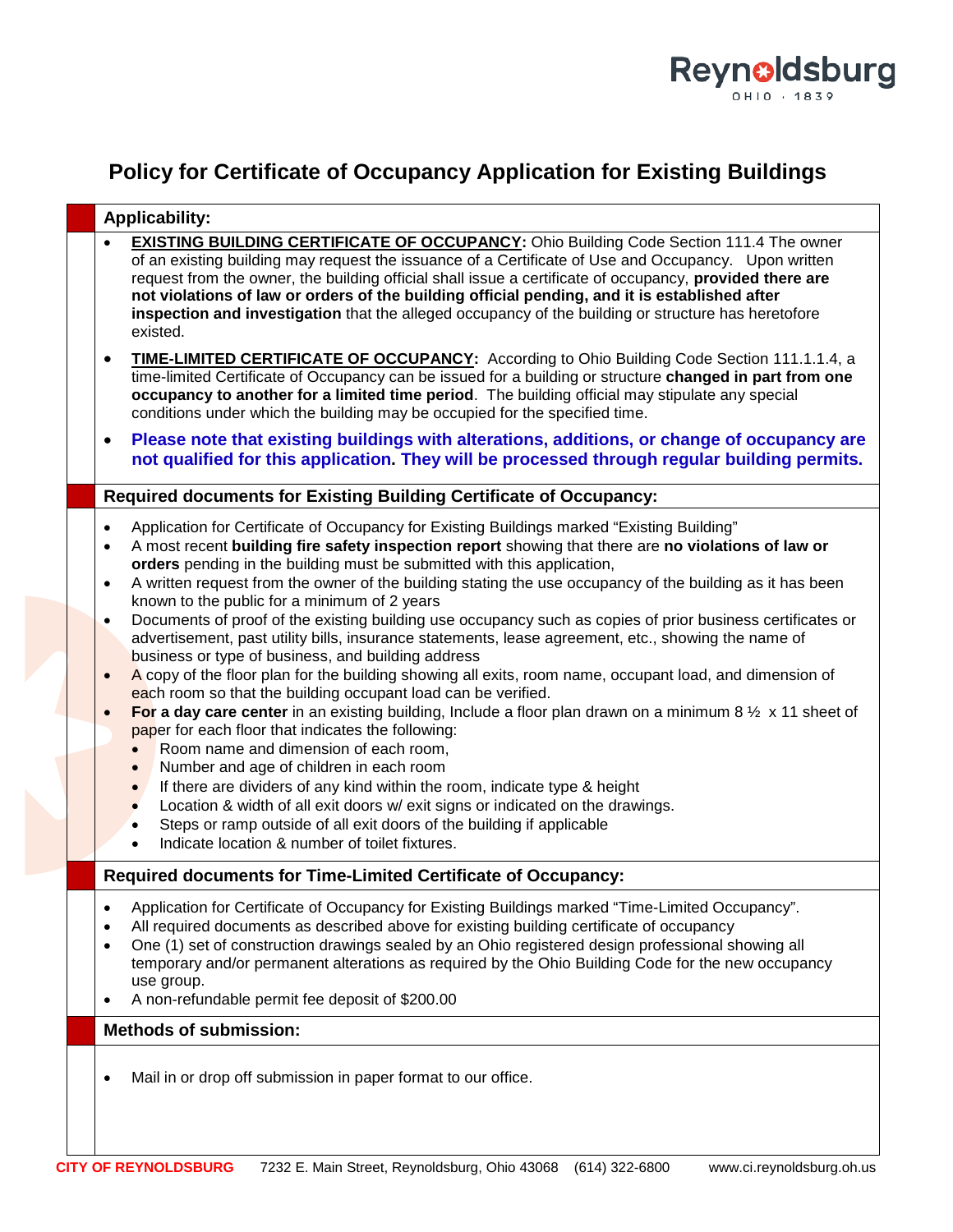|                     | an appeal to the Ohio Board of Building Appeal.<br>Resubmission in response to the correction letter will be reviewed within 5 days of submission.<br>$\bullet$<br>Permit fees must be paid in person. Once the application fees are paid, you will be notified to pick up<br>$\bullet$<br>the approved documents from our office.<br>At least one set of the printed copy of approved plans & documents must be kept onsite for<br>inspection purposes.                                                                                                                                                                                                                                                                                                                                                                                                                                                    |  |  |  |  |  |  |
|---------------------|-------------------------------------------------------------------------------------------------------------------------------------------------------------------------------------------------------------------------------------------------------------------------------------------------------------------------------------------------------------------------------------------------------------------------------------------------------------------------------------------------------------------------------------------------------------------------------------------------------------------------------------------------------------------------------------------------------------------------------------------------------------------------------------------------------------------------------------------------------------------------------------------------------------|--|--|--|--|--|--|
| <b>Inspections:</b> |                                                                                                                                                                                                                                                                                                                                                                                                                                                                                                                                                                                                                                                                                                                                                                                                                                                                                                             |  |  |  |  |  |  |
|                     | The permit fees cover two (2) inspections, rough-in and final inspection, for each trade such as building<br>$\bullet$<br>general, mechanical, electrical, etc<br>Any re-inspection and/or additional inspection fee will be \$125.00 each time.<br>$\bullet$<br>After normal business hours inspection for \$150 per hour and a minimum of 3 hours for each request                                                                                                                                                                                                                                                                                                                                                                                                                                                                                                                                        |  |  |  |  |  |  |
|                     | <b>Permit expiration</b>                                                                                                                                                                                                                                                                                                                                                                                                                                                                                                                                                                                                                                                                                                                                                                                                                                                                                    |  |  |  |  |  |  |
|                     | An application for which no permit is issued within 180 days of filing shall be deemed expired. One<br>$\bullet$<br>extension of time for a period of not more than 90 days can be granted if the extension is requested in<br>writing and justifiable cause is demonstrated.<br>A permit will expire if after 6 months the work for which the permit is granted has not continuously<br>$\bullet$<br>progressed toward the completion. One time extension of 180 days can be granted for no additional fee if<br>request for extension is made in writing prior to the permit expiration.<br>A permit expired for no more than 180 days can be renewed for one time 180 days extension for a<br>$\bullet$<br>renew fee of 1/2 of the new permit fees.<br>A permit application expired for more than 180 days will require a new permit application and the<br>$\bullet$<br>payment of new full permit fee. |  |  |  |  |  |  |
|                     | <b>Work started without a permit:</b>                                                                                                                                                                                                                                                                                                                                                                                                                                                                                                                                                                                                                                                                                                                                                                                                                                                                       |  |  |  |  |  |  |
|                     | Fees for work started without a permit will be twice the regular building permit fees.<br>$\bullet$                                                                                                                                                                                                                                                                                                                                                                                                                                                                                                                                                                                                                                                                                                                                                                                                         |  |  |  |  |  |  |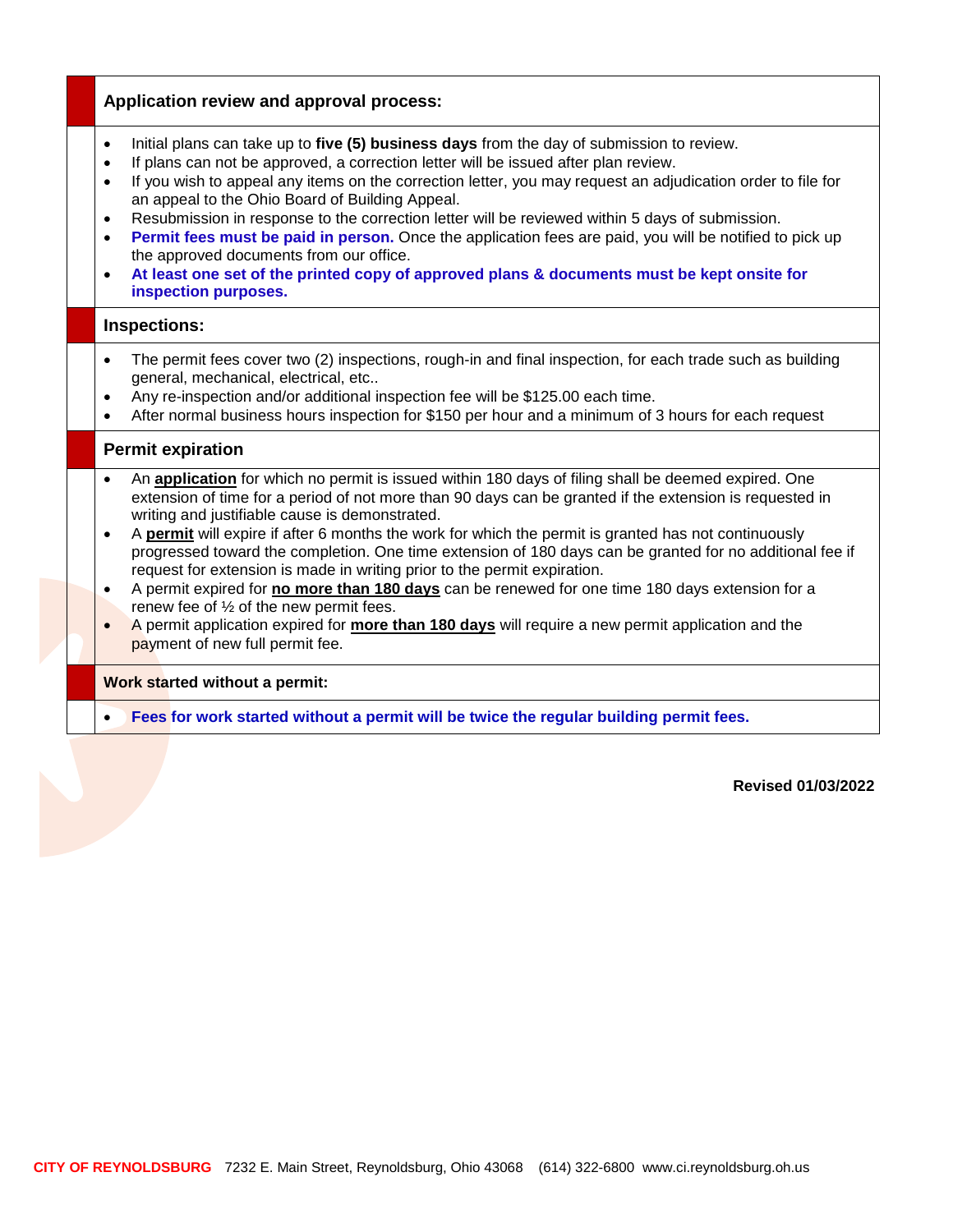# Reynoldsburg

### **APPLICATION FOR CERTIFICATE OF OCCUPANCY FOR EXISTING BUILDINGS**

Submit one application for each building or structure with certified address

| Type of Certificate of Occupancy: (Check one; See definition in the instruction sheet) |                                                                                                                                                                         |                                                                                                                                                                                                                                |                |                                             |                                                 |                                                                                                                        |  |  |  |
|----------------------------------------------------------------------------------------|-------------------------------------------------------------------------------------------------------------------------------------------------------------------------|--------------------------------------------------------------------------------------------------------------------------------------------------------------------------------------------------------------------------------|----------------|---------------------------------------------|-------------------------------------------------|------------------------------------------------------------------------------------------------------------------------|--|--|--|
|                                                                                        | Existing Building (Including daycare) Time-Limited Occupancy for                                                                                                        |                                                                                                                                                                                                                                |                |                                             |                                                 | days                                                                                                                   |  |  |  |
| $\overline{2}$                                                                         | Is this building located in the flood plain? Yes No                                                                                                                     |                                                                                                                                                                                                                                |                |                                             |                                                 |                                                                                                                        |  |  |  |
| 3                                                                                      | <b>Name of Business:</b>                                                                                                                                                |                                                                                                                                                                                                                                | <b>County:</b> |                                             |                                                 |                                                                                                                        |  |  |  |
|                                                                                        | <b>Building Address:</b>                                                                                                                                                |                                                                                                                                                                                                                                |                |                                             |                                                 |                                                                                                                        |  |  |  |
|                                                                                        | Direction to building:                                                                                                                                                  |                                                                                                                                                                                                                                |                |                                             |                                                 |                                                                                                                        |  |  |  |
| 4                                                                                      | <b>Building owner:</b>                                                                                                                                                  | example and the state of the state of the state of the state of the state of the state of the state of the state of the state of the state of the state of the state of the state of the state of the state of the state of th |                |                                             |                                                 |                                                                                                                        |  |  |  |
|                                                                                        | Address:                                                                                                                                                                |                                                                                                                                                                                                                                |                |                                             |                                                 |                                                                                                                        |  |  |  |
|                                                                                        | Phone No.:                                                                                                                                                              |                                                                                                                                                                                                                                |                |                                             |                                                 | <u> 1989 - Jan Stern Harry Harry Harry Harry Harry Harry Harry Harry Harry Harry Harry Harry Harry Harry Harry Har</u> |  |  |  |
| 5                                                                                      | <b>Applicant:</b>                                                                                                                                                       |                                                                                                                                                                                                                                |                |                                             |                                                 |                                                                                                                        |  |  |  |
|                                                                                        | City City State: City State: 2ip 2001<br>Address:                                                                                                                       |                                                                                                                                                                                                                                |                |                                             |                                                 |                                                                                                                        |  |  |  |
|                                                                                        | Phone No.:                                                                                                                                                              |                                                                                                                                                                                                                                |                |                                             |                                                 |                                                                                                                        |  |  |  |
| 6                                                                                      | Building Information: (Required to be shown on the certificate of occupancy)                                                                                            |                                                                                                                                                                                                                                |                |                                             |                                                 |                                                                                                                        |  |  |  |
|                                                                                        | Use group(s)                                                                                                                                                            |                                                                                                                                                                                                                                |                |                                             |                                                 |                                                                                                                        |  |  |  |
|                                                                                        | Yes No Separated<br>Mixed use groups?                                                                                                                                   |                                                                                                                                                                                                                                |                |                                             | Non-Separated                                   |                                                                                                                        |  |  |  |
|                                                                                        | Building height (ft)? No. of Stories? Storage height (ft)? Cocupant Load?                                                                                               |                                                                                                                                                                                                                                |                |                                             |                                                 |                                                                                                                        |  |  |  |
|                                                                                        | Type of fire protection system: (Provide names of system; i.e., NFPA 13, NFPA72, etc.)                                                                                  |                                                                                                                                                                                                                                |                |                                             |                                                 |                                                                                                                        |  |  |  |
|                                                                                        | Sprinkler demand @ base of riser (PSI):<br><b>Building sprinkler:</b>                                                                                                   |                                                                                                                                                                                                                                |                |                                             |                                                 |                                                                                                                        |  |  |  |
|                                                                                        |                                                                                                                                                                         |                                                                                                                                                                                                                                |                |                                             |                                                 |                                                                                                                        |  |  |  |
| 7 <sup>1</sup>                                                                         | Fire detection system? The Smoke detection?<br><b>Building fire alarm:</b><br>Required supporting documents: (All documents are required; see instructions for details) |                                                                                                                                                                                                                                |                |                                             |                                                 |                                                                                                                        |  |  |  |
|                                                                                        | <b>X</b> Proof of building use group                                                                                                                                    |                                                                                                                                                                                                                                |                | X Most recent fire safety inspection report |                                                 | <b>X</b> Floor plans                                                                                                   |  |  |  |
| 8                                                                                      | For Time-Limited Occupancy application only:                                                                                                                            |                                                                                                                                                                                                                                |                |                                             |                                                 |                                                                                                                        |  |  |  |
|                                                                                        | Current building use group:                                                                                                                                             |                                                                                                                                                                                                                                |                | Proposed new use group:                     |                                                 |                                                                                                                        |  |  |  |
| 9 <sup>°</sup>                                                                         | <b>Fees to be Paid (Minimum 2 inspections)</b>                                                                                                                          |                                                                                                                                                                                                                                |                |                                             | 10   I hereby certify that I am the (check one) |                                                                                                                        |  |  |  |
|                                                                                        | Structural occupancy safety inspection:                                                                                                                                 |                                                                                                                                                                                                                                | \$100.00       |                                             | Owner Agent for the owner                       |                                                                                                                        |  |  |  |
|                                                                                        | Electrical occupancy safety inspection:                                                                                                                                 |                                                                                                                                                                                                                                | \$100.00       |                                             |                                                 | and all information contained in this application                                                                      |  |  |  |
|                                                                                        | Certificate of occupancy fee:                                                                                                                                           |                                                                                                                                                                                                                                | \$100.00       |                                             |                                                 | is true, accurate, and complete to the best of                                                                         |  |  |  |
|                                                                                        | Board of Building Standard fee:                                                                                                                                         |                                                                                                                                                                                                                                | \$9.00         | my knowledge.                               |                                                 |                                                                                                                        |  |  |  |
|                                                                                        | <b>Total fees:</b>                                                                                                                                                      |                                                                                                                                                                                                                                | \$309.00       |                                             |                                                 |                                                                                                                        |  |  |  |
| 11                                                                                     | Fee Paid by: (Fees must be paid in person)                                                                                                                              |                                                                                                                                                                                                                                | Signature:     |                                             |                                                 |                                                                                                                        |  |  |  |
|                                                                                        | Cash<br>Check<br>Credit card                                                                                                                                            |                                                                                                                                                                                                                                |                | Print name                                  |                                                 | Date                                                                                                                   |  |  |  |
| 12                                                                                     | THIS AREA IS FOR OFFICIAL USE ONLY                                                                                                                                      |                                                                                                                                                                                                                                |                |                                             |                                                 |                                                                                                                        |  |  |  |
|                                                                                        | Date Received:                                                                                                                                                          | Permit No.                                                                                                                                                                                                                     |                |                                             |                                                 |                                                                                                                        |  |  |  |
|                                                                                        | Verification No.:<br>Check Number:<br><b>Contract Contract Contract</b>                                                                                                 |                                                                                                                                                                                                                                |                | Processed by:                               |                                                 |                                                                                                                        |  |  |  |